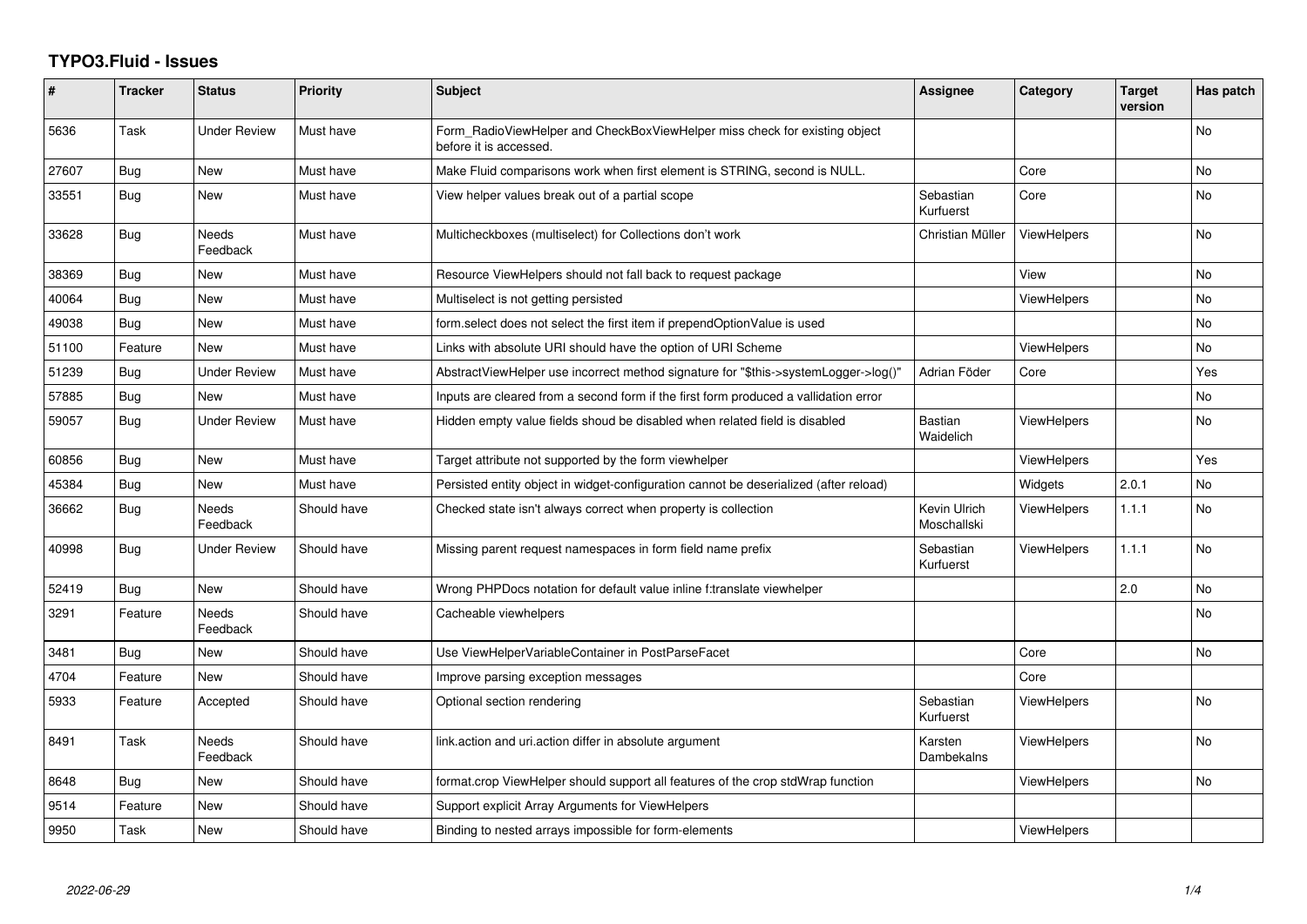| ∦     | <b>Tracker</b> | <b>Status</b>       | <b>Priority</b> | <b>Subject</b>                                                                                              | <b>Assignee</b>        | Category    | <b>Target</b><br>version | Has patch |
|-------|----------------|---------------------|-----------------|-------------------------------------------------------------------------------------------------------------|------------------------|-------------|--------------------------|-----------|
| 10911 | Task           | New                 | Should have     | Tx_Fluid_ViewHelpers_Form_AbstractFormViewHelper->renderHiddenIdentityField<br>should be more reliable      |                        | ViewHelpers |                          | No        |
| 12863 | Bug            | New                 | Should have     | Attributes of a viewhelper can't contain a '-'                                                              | Sebastian<br>Kurfuerst | Core        |                          | No        |
| 13045 | <b>Bug</b>     | New                 | Should have     | Entity decode of strings are different between if-conditions and output of variable                         |                        |             |                          |           |
| 28549 | Bug            | New                 | Should have     | make widgets cacheable, i.e. not implement childnodeaccess interface                                        |                        |             |                          | No        |
| 28550 | Bug            | New                 | Should have     | (v4) make widgets cacheable, i.e. not implement childnodeaccess interface                                   |                        |             |                          | No        |
| 28551 | Bug            | Accepted            | Should have     | (v4) backport VHTest                                                                                        | Sebastian<br>Kurfuerst |             |                          | No        |
| 28552 | Bug            | New                 | Should have     | (v5) write ViewHelper test for compiled run; adjust functional test to do two passes<br>(uncached & cached) |                        |             |                          | No        |
| 28553 | Bug            | New                 | Should have     | improve XHProf test setup                                                                                   |                        |             |                          | No        |
| 28554 | Bug            | New                 | Should have     | (v4) implement feature flag to disable caching                                                              |                        |             |                          | No.       |
| 30937 | Bug            | New                 | Should have     | CropViewHelper stringToTruncate can't be supplied so it can't be easily extended                            |                        | ViewHelpers |                          | Yes       |
| 31955 | Feature        | New                 | Should have     | f:uri.widget                                                                                                |                        | Widgets     |                          | No        |
| 32035 | Task           | New                 | Should have     | Improve fluid error messages                                                                                |                        | Core        |                          | Yes       |
| 33215 | Feature        | New                 | Should have     | RFC: Dynamic values in ObjectAccess paths                                                                   |                        |             |                          | No        |
| 33394 | Feature        | Needs<br>Feedback   | Should have     | Logical expression parser for BooleanNode                                                                   | <b>Tobias Liebig</b>   | Core        |                          | No        |
| 34682 | Bug            | <b>Under Review</b> | Should have     | Radio Button missing checked on validation error                                                            |                        | ViewHelpers |                          | No        |
| 36410 | Feature        | New                 | Should have     | Allow templates to send arguments back to layout                                                            |                        | ViewHelpers |                          | No        |
| 36655 | Bug            | New                 | Should have     | <b>Pagination Links</b>                                                                                     |                        | Widgets     |                          | No        |
| 37095 | Feature        | New                 | Should have     | It should be possible to set a different template on a Fluid TemplateView inside an<br>action               | Christopher<br>Hlubek  |             |                          | No        |
| 37619 | Bug            | New                 | Should have     | Fatal Error when using variable in name attribute of Section ViewHelper                                     |                        | ViewHelpers |                          | No        |
| 38130 | Feature        | New                 | Should have     | Checkboxes and multiple select fields should have an assignable default value                               |                        |             |                          | No        |
| 39936 | Feature        | New                 | Should have     | registerTagAttribute should handle default values                                                           |                        | ViewHelpers |                          | No        |
| 39990 | <b>Bug</b>     | New                 | Should have     | Same form twice in one template: hidden fields for empty values are only rendered<br>once                   |                        | Core        |                          | No        |
| 40081 | Feature        | New                 | Should have     | Allow assigned variables as keys in arrays                                                                  |                        |             |                          | No        |
| 42397 | Feature        | New                 | Should have     | Missing viewhelper for general links                                                                        |                        |             |                          | No        |
| 42743 | Task           | New                 | Should have     | Remove inline style for hidden form fields                                                                  |                        |             |                          | No        |
| 43071 | Task           | New                 | Should have     | Remove TOKENS for adding fallback teplates in B                                                             |                        |             |                          | No        |
| 43072 | Task           | New                 | Should have     | Remove TOKENS for adding templates fallback in Backporter                                                   |                        | View        |                          | No        |
| 45153 | Feature        | New                 | Should have     | f:be.menus.actionMenuItem - Detection of the current select option is insufficient                          |                        |             |                          | No        |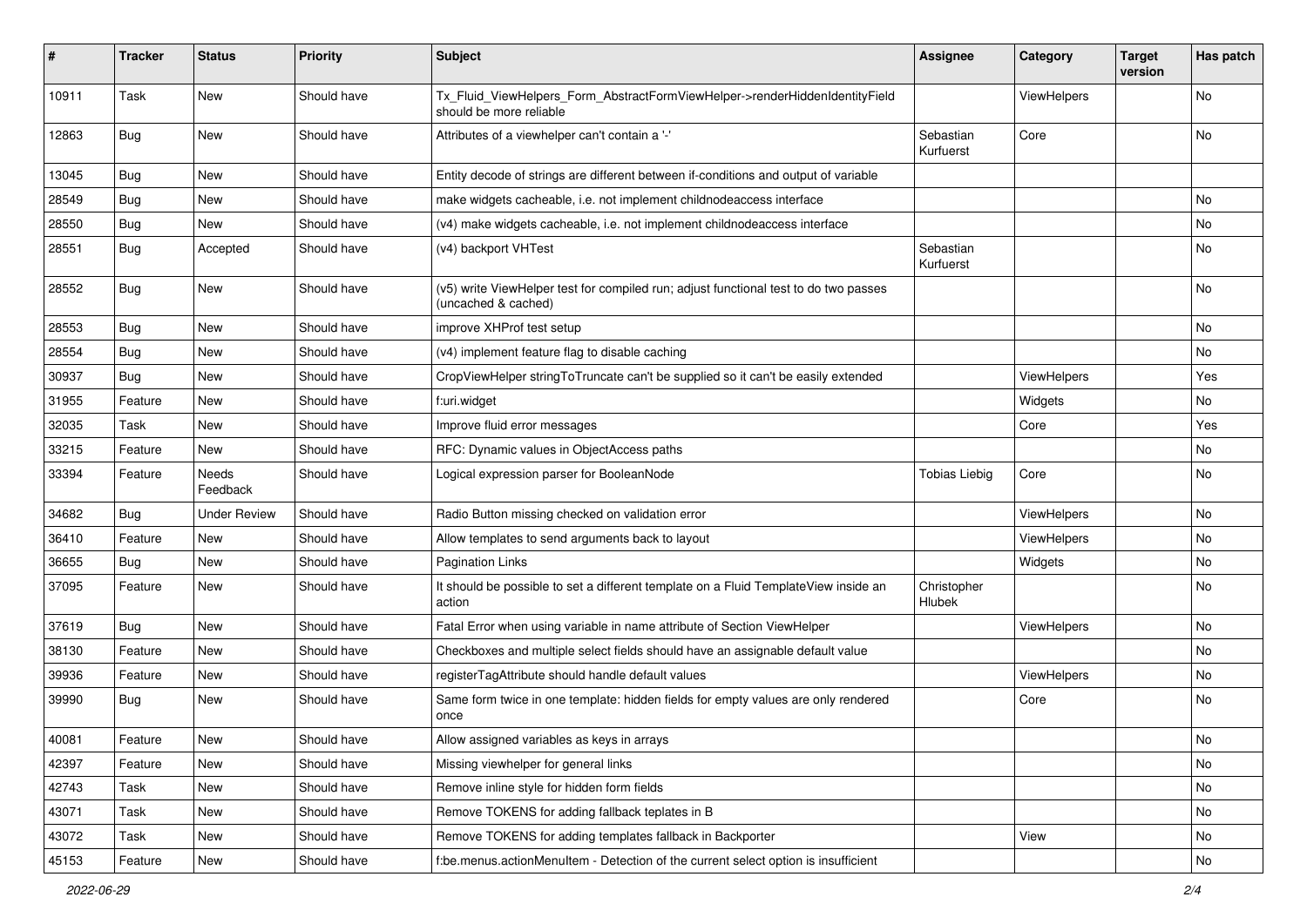| $\pmb{\#}$ | <b>Tracker</b> | <b>Status</b>            | <b>Priority</b> | <b>Subject</b>                                                               | <b>Assignee</b>       | Category    | <b>Target</b><br>version | Has patch     |
|------------|----------------|--------------------------|-----------------|------------------------------------------------------------------------------|-----------------------|-------------|--------------------------|---------------|
| 45345      | Feature        | <b>Needs</b><br>Feedback | Should have     | Easy to use comments for fluid that won't show in output                     |                       |             |                          |               |
| 45394      | Task           | New                      | Should have     | Forwardport Unit test for standalone view                                    |                       | View        |                          | No            |
| 46091      | Task           | Needs<br>Feedback        | Should have     | Show source file name and position on exceptions during parsing              |                       |             |                          | No            |
| 46257      | Feature        | <b>Under Review</b>      | Should have     | Add escape sequence support for Fluid                                        |                       | Core        |                          | No.           |
| 46545      | Feature        | New                      | Should have     | Better support for arrays in options of SelectViewHelper                     |                       |             |                          | No            |
| 47006      | Bug            | <b>Under Review</b>      | Should have     | widget identifier are not unique                                             |                       |             |                          | No            |
| 47669      | Task           | New                      | Should have     | FormViewHelper does not define the default request method                    |                       |             |                          | No            |
| 49600      | <b>Bug</b>     | New                      | Should have     | f:form tag shown as a HTML on frontend                                       |                       | ViewHelpers |                          | No            |
| 49756      | Feature        | <b>Under Review</b>      | Should have     | Select values by array key in checkbox viewhelper                            |                       |             |                          | No.           |
| 50888      | <b>Bug</b>     | <b>Under Review</b>      | Should have     | WSOD by changing name of section and if Fluid caches are generated           |                       |             |                          | No            |
| 51277      | Feature        | New                      | Should have     | ViewHelper context should be aware of actual file occurrence                 |                       |             |                          | No            |
| 52536      | Bug            | <b>Under Review</b>      | Should have     | Errorclass not set if no property-attribute set                              |                       |             |                          |               |
| 52591      | <b>Bug</b>     | New                      | Should have     | The Pagination Widget broken for joined objects                              |                       |             |                          | No.           |
| 52640      | Feature        | <b>Under Review</b>      | Should have     | Create an UnlessViewHelper as opposite to the IfViewHelper                   | Marc Neuhaus          |             |                          | No            |
| 53806      | <b>Bug</b>     | <b>Under Review</b>      | Should have     | Paginate widget maximumNumberOfLinks rendering wrong number of links         | Bastian<br>Waidelich  | Widgets     |                          | No            |
| 54195      | Task           | New                      | Should have     | Rename and move FormViewHelper's errorClass value, currently 'f3-form-error' | Adrian Föder          | ViewHelpers |                          | No            |
| 54284      | Bug            | New                      | Should have     | Default Option for Switch/Case VH                                            |                       | ViewHelpers |                          | No            |
| 55008      | Bug            | <b>Under Review</b>      | Should have     | Interceptors should be used in Partials                                      | Christian Müller      |             |                          | No.           |
| 56237      | Task           | New                      | Should have     | in-line (Condition) View Helpers should not evaluate on parsing              |                       |             |                          | No            |
| 58862      | <b>Bug</b>     | Needs<br>Feedback        | Should have     | FormViewHelper doesn't accept NULL as value for \$arguments                  | Bastian<br>Waidelich  | ViewHelpers |                          | Yes           |
| 58921      | Bug            | New                      | Should have     | f:form.* VHs crash if NOT inside f:form but followed by f:form               |                       |             |                          | No            |
| 58983      | <b>Bug</b>     | New                      | Should have     | format.date does not respect linebreaks and throws exception                 |                       |             |                          | No            |
| 60003      | Feature        | New                      | Should have     | Add required-Attribute to f:form.password                                    |                       | ViewHelpers |                          | No            |
| 60271      | Feature        | New                      | Should have     | Paginate viewhelper, should also support arrays                              |                       |             |                          | No            |
| 65424      | <b>Bug</b>     | <b>Under Review</b>      | Should have     | SelectViewHelper must respect option(Value Label)Field for arrays            |                       | ViewHelpers |                          | No            |
| 46289      | Bug            | Needs<br>Feedback        | Should have     | Enable Escaping Interceptor in XML request format                            |                       | View        | 2.0.1                    | $\mathsf{No}$ |
| 43346      | Feature        | <b>Under Review</b>      | Should have     | Allow property mapping configuration via template                            | Karsten<br>Dambekalns | ViewHelpers | 2.1                      | No            |
| 44234      | <b>Bug</b>     | <b>Under Review</b>      | Should have     | selectViewHelper's sorting does not respect locale collation                 |                       | ViewHelpers | 2.1                      | No            |